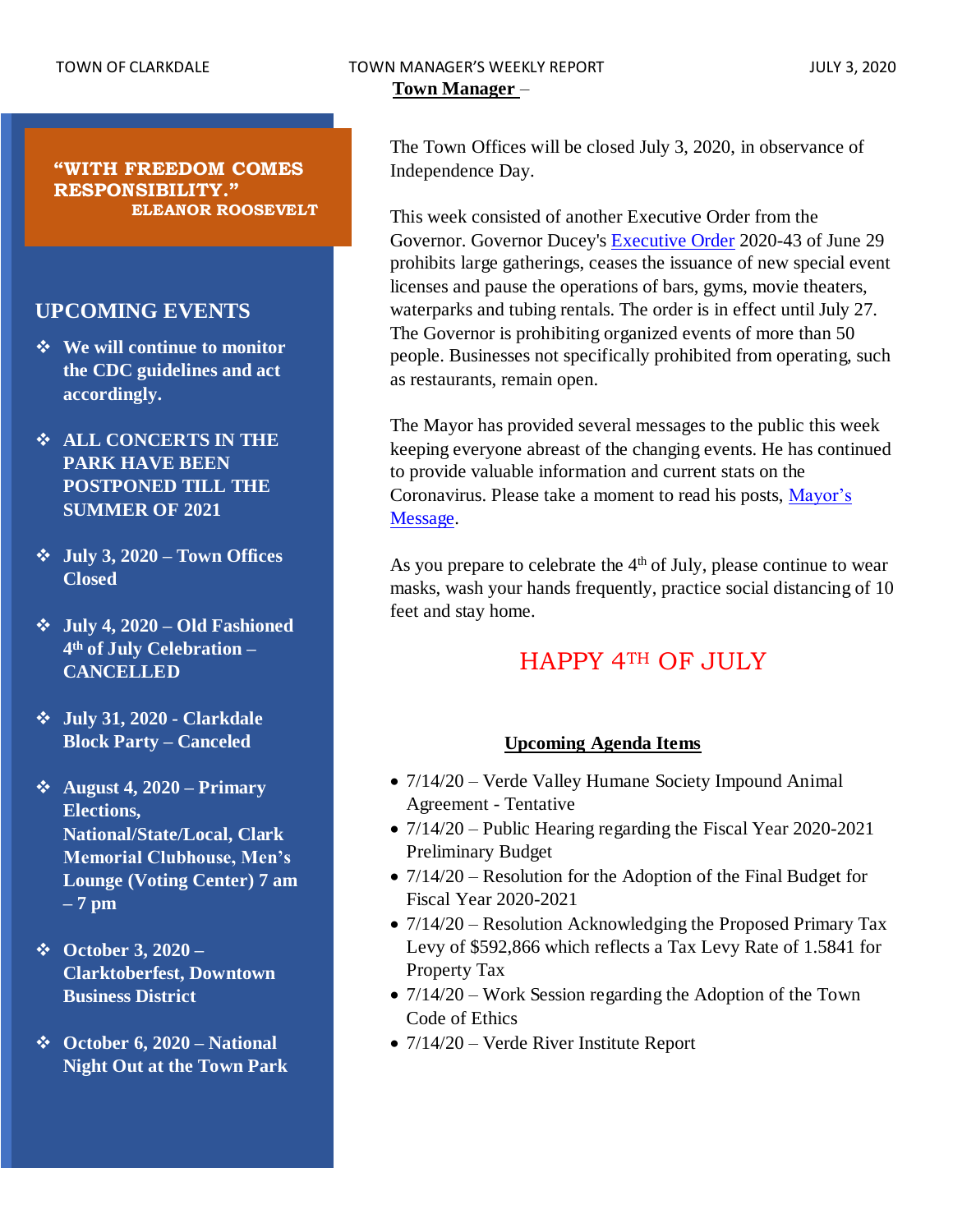# Yavapai County COVID-19 Update 7/2/2020 10:15:00 AM

| <b>Yavapai County</b>                                                                                                                                                                                                                                                                                                                                                                                                                                                                                                                                                                                                                            |                                                                                                                                                                                                                                                                                                                                                                                                                                                                                    | Arizona                                                                                                                                                                                                                                                                                                                                                        |
|--------------------------------------------------------------------------------------------------------------------------------------------------------------------------------------------------------------------------------------------------------------------------------------------------------------------------------------------------------------------------------------------------------------------------------------------------------------------------------------------------------------------------------------------------------------------------------------------------------------------------------------------------|------------------------------------------------------------------------------------------------------------------------------------------------------------------------------------------------------------------------------------------------------------------------------------------------------------------------------------------------------------------------------------------------------------------------------------------------------------------------------------|----------------------------------------------------------------------------------------------------------------------------------------------------------------------------------------------------------------------------------------------------------------------------------------------------------------------------------------------------------------|
| Confirmed Cases: 853 Deaths: 11 Recoveries: 361                                                                                                                                                                                                                                                                                                                                                                                                                                                                                                                                                                                                  |                                                                                                                                                                                                                                                                                                                                                                                                                                                                                    | Cases: 87425 Deaths: 1757                                                                                                                                                                                                                                                                                                                                      |
| <b>Yavapai Case Locations</b><br><b>CountChange</b><br><b>Black Canyon City</b><br>11<br>$+1$<br>Camp Verde<br>53<br>$+1$<br>Chino Valley*<br>32<br>$+1$<br>Clarkdale<br>21<br>$+3$<br>14<br>Cornville<br>$+1$<br>112<br>Cottonwood<br>$+5$<br>Dewey-Humboldt*<br>28<br>$+2$<br>29<br>Mayer*<br>$+4$<br>Paulden<br>14<br>$+1$<br>183<br>$+19$<br>Prescott*<br>129<br>$+12$<br>Prescott Valley*<br>12 <sub>2</sub><br><b>Rimrock</b><br>$+1$<br>56<br>Sedona<br>$+4$<br><b>Other Quad-Cities</b><br>11<br>$+1$<br><b>Other Verde Valley</b><br>$\mathbf 1$<br>n/c<br>27<br><b>Unknown</b><br>$+6$<br>*Mingus Mtn Academy123<br>*MMA Recovered 123 | Yavapai Tests<br><b>Total Tested</b><br>19700<br><b>Negative</b><br>18847<br>95.7%<br><b>Positive</b><br>853<br><b>Hospitalizations</b><br>YRMC30<br>0 PUI (West Campus)<br>6 PUI (East Campus)<br>2 <sup>1</sup><br>VVMC <sub>19</sub><br>0 PUI<br><b>VA</b><br>3<br>0 PUI<br>* A PUI is an in-patient who has<br>been admitted for care that has<br>been tested for COVID-19 with<br>results still pending.<br>* These numbers are only<br>COVID-19 related<br>hospitalizations. | Yavapai Case Details<br>Count<br>Change<br>Age<br>0 to 12<br>23<br>$+2$<br>$+2$<br>13 to $17$<br>105<br>18 to 24<br>$+8$<br>87<br>25 to 34<br>106<br>$+7$<br>35 to 44<br>80<br>$+5$<br>45 to 54<br>92<br>$+9$<br>55 to 64<br>115<br>$+11$<br>117<br>65 to 74<br>$+10$<br>75 to 84<br>78<br>$+7$<br>$85 +$<br>50<br>$+1$<br>Female<br>521<br><b>Male</b><br>332 |

## [Testing Sites in Yavapai County](https://www.yavapai.us/Portals/39/COVID-19/TestingSitesinYavapaiCounty.pdf)

[Emergency Operations Center Personal Protection Equipment \(PPE\) Donations](http://www.yavapai.us/Portals/39/PPE%20Donations.pdf)

[Yavapai County Community Health Services' COVID-19 Resources for Reopening](https://www.yavapai.us/chs/COVID-19) *Please refer to Governor Ducey's website for reopening timelines: <https://azgovernor.gov/>*

*PARKS & RECREATION DEPARTMENT UPDATES*

#### Facility Rental Update –

• There are no rental events scheduled for the month of July. The next rental event will be September 11 (wedding) and September 24th (Gem and Mineral Show). Staff will continue to assess the COVID 19 situation for these and all future events.

Social Media –

Social Media Posts: 6/29 Governor's updated order (shared) 6/29 Message from the Mayor, Clarkdale Covid19 update 7/1/2020 Construction post, striping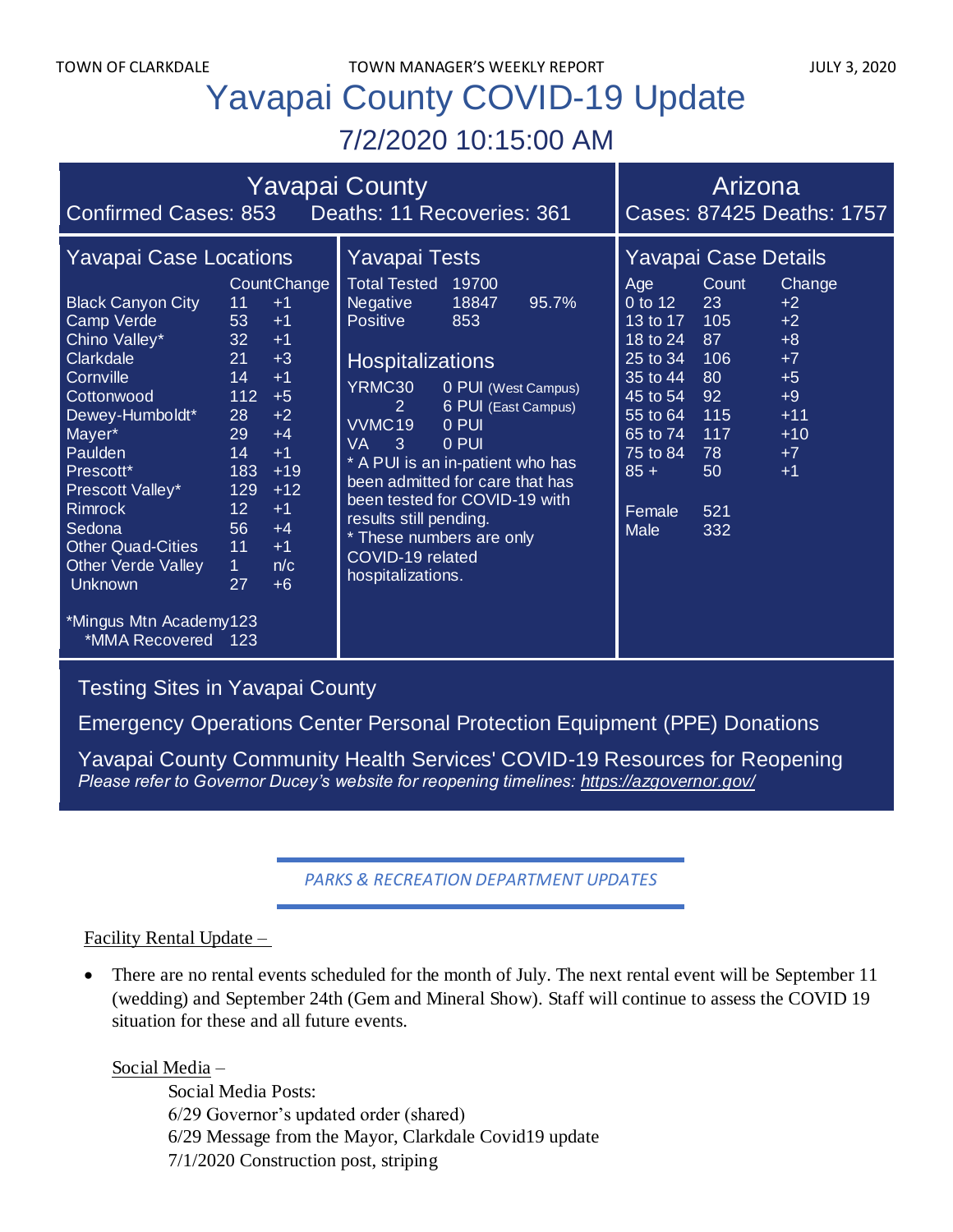7/1/2020 Governor Ducey- Wear a Mask post (share) 7/1/2020 Message from the Mayor, Clarkdale Executive Orders 2020-43 and 2020-44 update 7/1/2020 Broadway construction post 7/1/2020 Shop local. Eat local. Spend local. – Verde Canyon Railroad post

Weekly Social Media Insights: Page views: 226 Number of viewers reached: 9,880 Number of people who engaged with our content: 3,117 Number of new followers: 21

> *COMMUNITY DEVELOPMENT DEPARTMENT UPDATES*

- Design Review Board DRB will meet on July 15, 2020, via Zoom to review a request from Violette's Café and Bakery to construct a shade structure and sun sail to allow for social distancing for patron seating. There are several other projects in the pipeline for DRB. These items will be brought forward either on future Zoom meetings or when in-person public meetings resume.
- Tumbleweed Winery will be submitting a DRB application shortly to reroof their seating area with corrugated tin rather than the shade material they are using now as they need additional area to comply with CDC social distancing guidelines. They will also be applying for a temporary use permit for a large canopy/tent (think wedding) to accommodate the same.
- APS will be sending a check for the substation permit. It is being issued with the understanding that no C of O will be granted until the easement matters are resolved with VVFD.
- Trails Staff will be meeting with an AZ State Parks representative next week to share plans for expanding Clarkdale's trails and discuss grant opportunities.
- Certified Local Government Staff will meet with SHPO next week to discuss the Historic Preservation Commission Ordinance. Staff is following up for their feedback on the Ordinance.
- General Plan Commission The July 21st meeting will discuss Land Use Designations and Circulation.
- Staff has met with a property owner who layed concrete over an easement and other private properties. Since that meeting, the resident has acquired legal counsel to review the matter. An adjcent property owner will be meeting with Staff next week.
- Code Enforcement There was a weed complaint on Main Street. The property owner has been sent a letter to comply with property code.

| <b>ITEM</b>              | <b>DETAILS</b>                      | <b>FEE</b> |
|--------------------------|-------------------------------------|------------|
|                          | 01164 - CACTUS ASPHALT              | \$30.00    |
|                          | 01177 - DRISCOLL CONSTRUCTION LLC   | \$30.00    |
|                          | 01176 - MANDDY'S TRUCKING LLC       | \$30.00    |
| <b>BUSINESS LICENSES</b> | 00010 - ARROW EXPRESS               | \$30.00    |
|                          | 00142 - LOCK & ROLL SELF STORAGE    | \$30.00    |
|                          | 00402 - MR. ROOTER                  | \$30.00    |
|                          | 00929 - AMERICAN FENCE CO OF AZ INC | \$30.00    |

#### **Weekly Cash Report**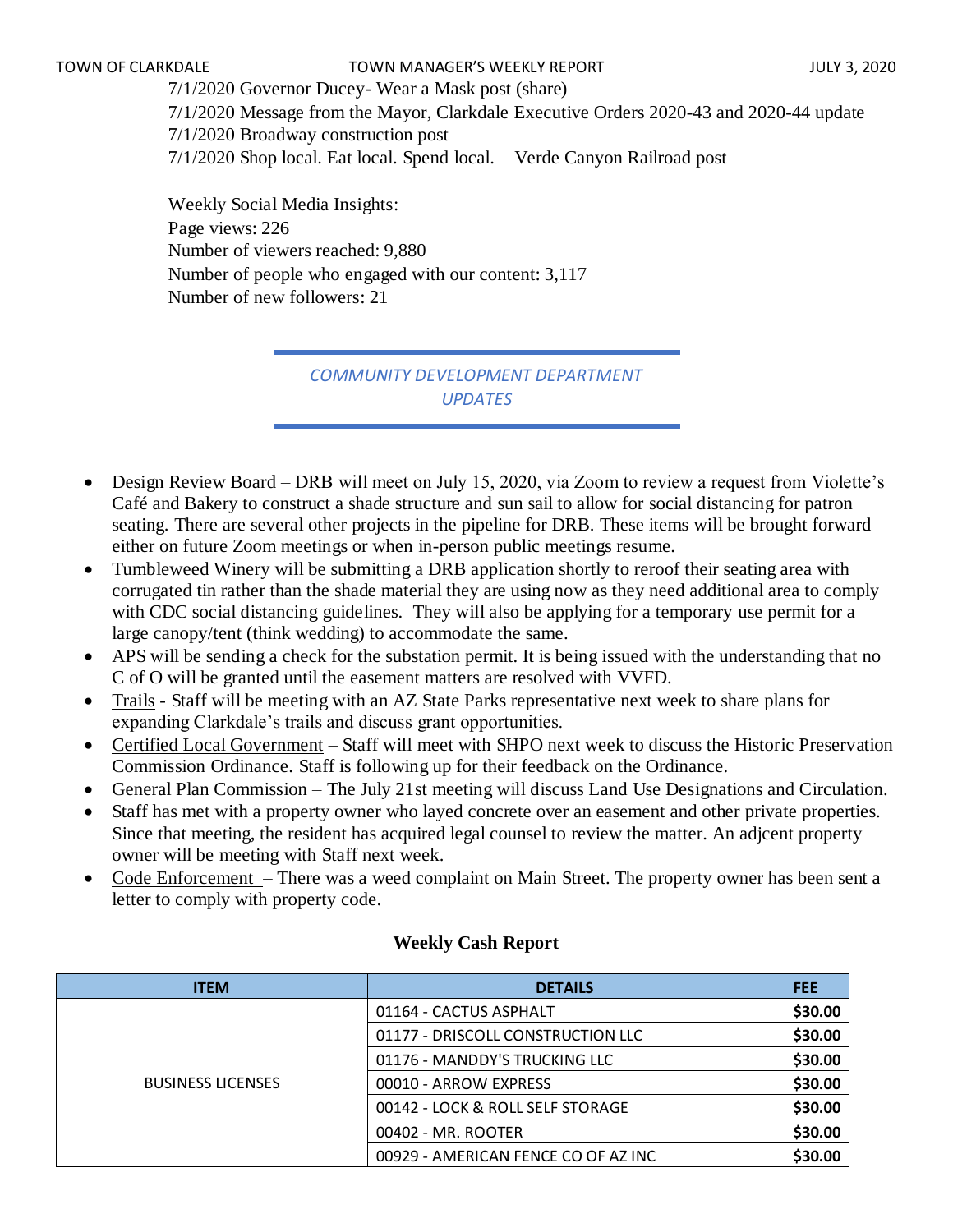| <b>TOWN OF CLARKDALE</b> | TOWN MANAGER'S WEEKLY REPORT                 | <b>JULY 3, 2020</b> |
|--------------------------|----------------------------------------------|---------------------|
|                          | 07739 - LITTLE HOUSE HISTORIC COTTAGE        | \$30.00             |
|                          | 01178 - JRS DESIGNS                          | \$30.00             |
|                          | 00629 - CHATEAU TUMBLEWEED                   | \$30.00             |
|                          | 00964 - PATTON ELECTRIC LLC                  | \$30.00             |
|                          | 01179 - THE KIND DESIGN                      | \$30.00             |
|                          | 00789 - AIGF, INC                            | \$30.00             |
|                          | 00602 - MSP DRYWALL, LLC                     | \$30.00             |
|                          | 00411 - R.A.G.S. ROOFING LLC                 | \$30.00             |
|                          | 00555 - S-SCAPE STUDIO                       | \$30.00             |
|                          | 00200 - MOLD IN GRAPHIC SYSTEMS              | \$30.00             |
|                          | 01049 - ROGER MERRILL PAINTING               | \$30.00             |
| <b>BUILDING PERMITS</b>  | 092688 - NEW CONSTRUCTION / 458 MINERS GULCH |                     |
|                          | DR.                                          | \$2,250.80          |
|                          | 092694 - FENCE / 129 WESTERN AVE             | \$25.00             |
|                          | 092695 - ACCESSORY / 380 BLACKHILLS DR       | \$50.00             |
|                          |                                              | \$2,865.80          |

### *POLICE DEPARTMENT UPDATES*

#### **Major incidents reported to the department for the week of 6/24 through 6/30/20:**

- $6/24/20$  Officer Guth took a domestic violence call at an apartment complex, where a husband and wife were arguing. They were separated for the night.
- 6/24/20 A resident of the Black Hills neighborhood reported the theft of a FedEx package to Officer Guth. The man called back a few days later to say he was mistaken and had received the package.
- 6/26/20 Officer Godina is investigating a fraud case. The victim noticed several unauthorized withdrawals from her bank account. The suspect is a family member.
- 6/26/20 Officer Godina and Sgt. Smith handled a shoplifting incident at Dollar General where a woman stole a bag of dog food. The store did not

| <b>Total Calls</b>                           | 46             |
|----------------------------------------------|----------------|
| Calls Criminal in Nature                     | 5              |
| <b>Traffic Stops</b>                         | 5              |
| Citations                                    |                |
| Warnings                                     | Δ              |
| $Citations - non-traffic$                    |                |
| <b>Requests for Citizen Assistance</b>       | 16             |
| <b>Animal Problems</b>                       | 4              |
| Requests by Other Agencies<br>for Assistance | 8              |
| Responses to Calls at the RAPs               | $\mathfrak{D}$ |
| <b>Domestic Violence Calls</b>               |                |

want to press charges. The woman has been trespassed from the Dollar General.

- 6/27/20 Officer Godina cited a dog owner near Town Park for dog license required.
- 6/29/20 A Centerville resident reported harassing text messages to Officer Guth. He is attempting to contact the subject responsible.
- 6/30/20 Officer Godina is investigating another theft from the Utilities drop box in the Town Hall complex parking lot. There are no leads.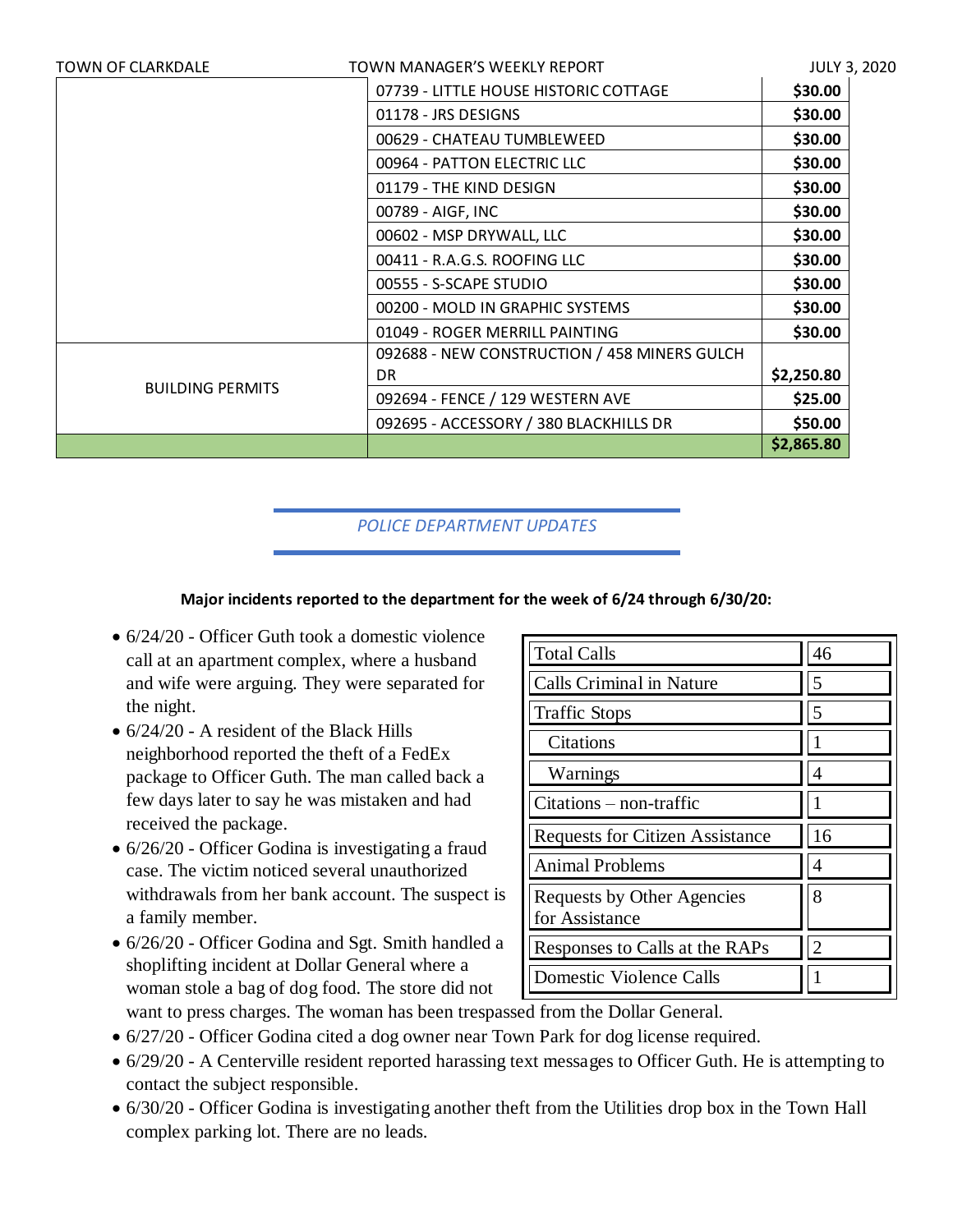# Calls at the RAPS

- 6/24/20 Ambassador Marcia Messier pointed out a possible transient camp under Tuzigoot Bridge to Officer Lohman. Night shift officers have been checking the location.
- 6/30/20 Ambassador Jim Mast reported extensive new graffiti underneath Tuzigoot Bridge to Officer Godina. Officer Godina documented the vandalism; there are no leads.

Notable Events

• 6/29/20 - Officer Lohman participated in the Interagency Honor Guard at the ceremony of remembrance for the Granite Mountain Interagency Hotshot Crew, who were lost in the line of duty in the Yarnell Hill Fire in 2012. Due to COVID-19 precautions, he was the only law enforcement representative at the ceremony. We are very proud to have Clarkdale PD represented at the ceremony by Officer Lohman, who himself provided police security in Yarnell the day after the tragedy.